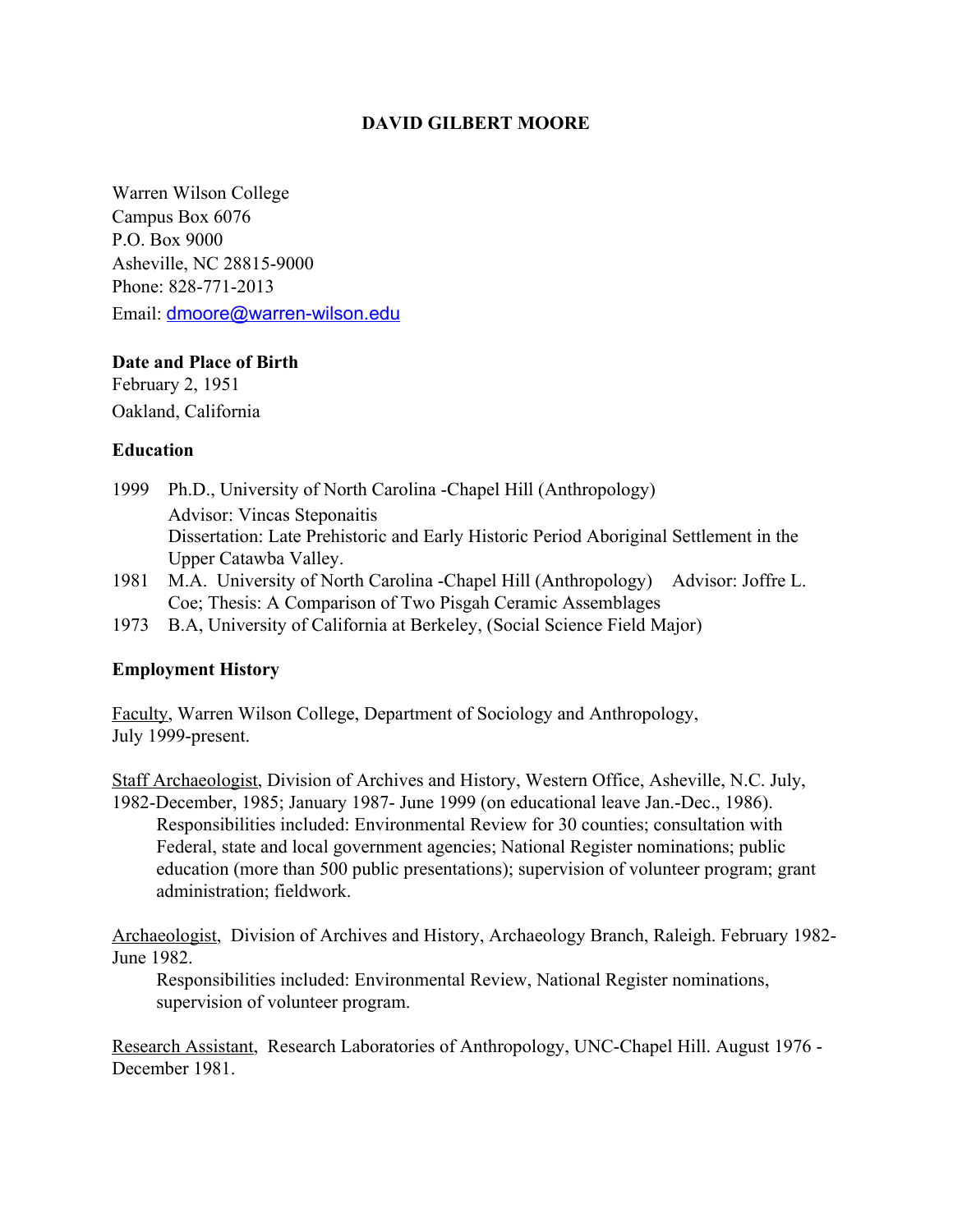Responsibilities included: Cataloguing and analysis of excavated material; site survey and site recording; drafting; laboratory photography for file records, theses, dissertations, and EIS reports.

### **Awards**

- 2010: History Award Medal; National Society of the Daughters of the American Revolution.
- 2009: Certificate of Award; North Carolina Society of the Daughters of the American Revolution.
- 2009: Invited participant, Research Team Short Seminar Award, "Joara and Fort San Juan: Colonialism and Household Practice at the Berry Site, North Carolina," School for Advanced Research on the Human Experience, Santa Fe, NM, Oct. 14-15.
- 1995: Invited participant in ceramics workshop sponsored by National Park Service and South Carolina Department of Archives and History.
- 1989: Invited participant in National Endowment for the Humanities Summer Institute; Spanish Explorers and Indian Chiefdoms: The Southeastern United States in the Sixteenth and Seventeenth Centuries. University of Georgia, Athens.
- 1986 : Graduate Assistantship, Department of Anthropology, UNC-Chapel Hill.
- 1982: Graduate Teaching Assistantship, Depart. of Anthropology, U NC Chapel Hill.
- 1980: Graduate Assistantship and Research Assistantship, Department of Anthropology, University of North Carolina -Chapel Hill.
- 1979: Graduate Assistantship, Department of Anthropology, University of North Carolina -Chapel Hill.

## **Grants**

2008 – present (grants for Exploring Joara Foundation) 6 grants – total amount of more than \$70,000.

**2006** National Science Foundation (with Robin A. Beck Jr. and Christopher B. Rodning), \$168,000, Berry Site Archaeology.

**2004**: National Geographic Society Research and Exploration Grant (with Robin A. Beck Jr. and Christopher B. Rodning), \$20,000, Berry Site Archaeology,.

**1986**: Sigma Xi Research Grant; Historic Burke Foundation; Huffman-Cornwall Foundation; miscellaneous contributions from Catawba County Historical Association, Burke County Historical Society , and individuals. "Upper Catawba Archaeological Project."

**1984**: North Carolina Humanities Committee. Conference organizer and editor. "Conference on Cherokee Prehistory: The Archaeology of an Appalachian Culture." **1980** Sigma Xi Research Grant. "Archaeological Excavation at the Brunk Site, North Carolina."

## **Teaching Experience**

## **Classroom**

1999-present: Professor, Warren Wilson College, Asheville, North Carolina.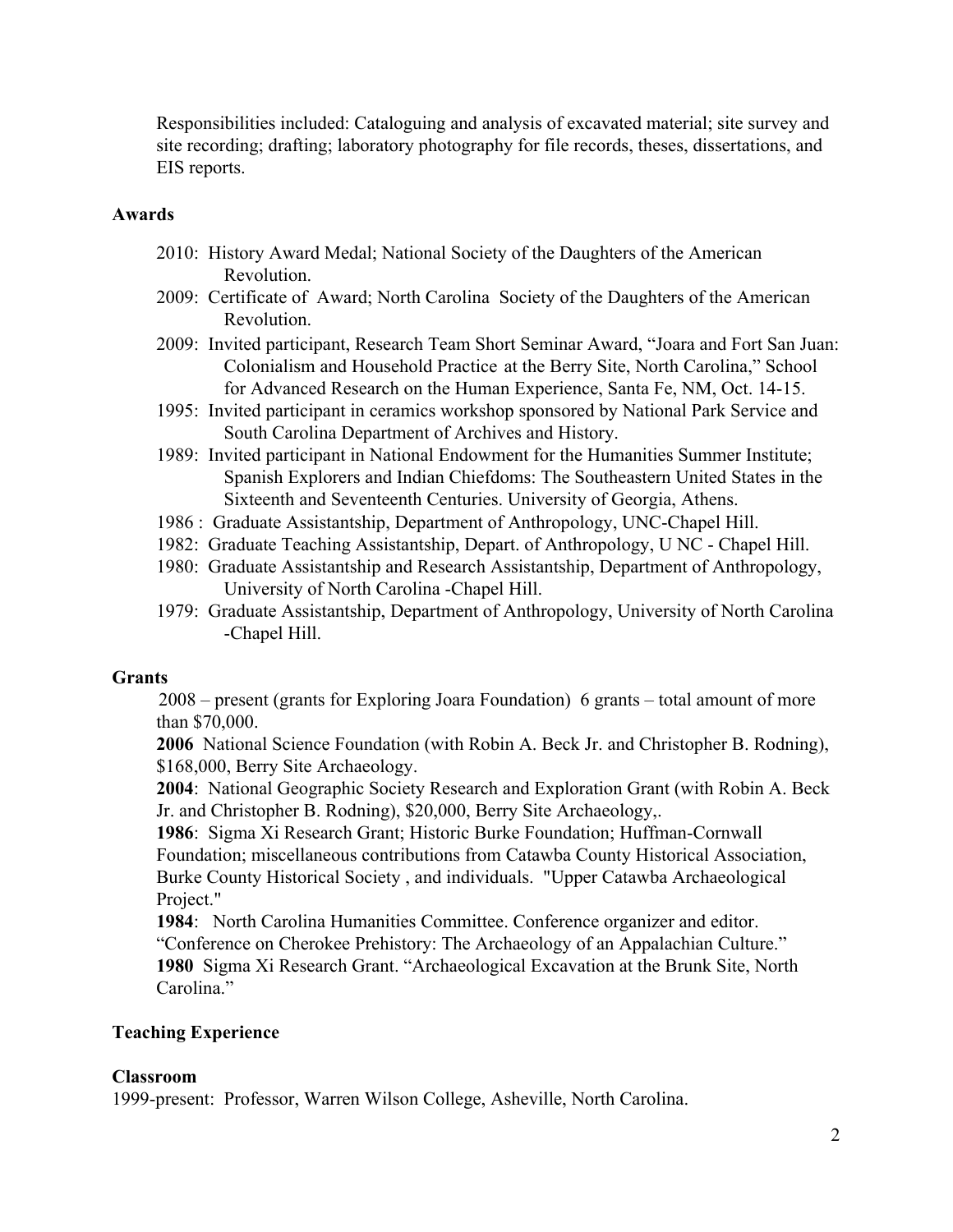- 1992-1999: Adjunct Faculty Member, Warren Wilson College, Asheville, North Carolina. Additional courses taught at Warren Wilson College; University of North Carolina, Asheville, Department of Sociology and Anthropology; Western Carolina University , Department of Sociology and Anthropology, Department of History. Elderhostels and Workshops taught at NCCAT, Mars Hill College, Montreat Conference Center, and The Mountain Conference Center.
- 1980: Lecturer, Department of Anthropology, UNC-Chapel Hill

## **Archaeology Field Schools**

2001-current: Co-director (with Christopher Rodning and Robin Beck), Berry Site, Warren Wilson College Summer Archaeology Field School. 1996-1999: Director, Cherokee Archaeology Field School, Warren Wilson College. 1978-1993: Directed six seasons of additional field schools at Warren Wilson College, UNC-Charlotte, and Western Piedmont Community College, Morganton, NC.

### **Courses Taught**

Archaeology and the Environment Archaeology and Ethnology of Southeastern Native Americans Archaeology of Death and Burial Archaeology of World Cultures Archaeology of the Swannanoa Valley Field Methods in Archaeology Historic Preservation Introduction to Archaeology: Method and Theory Native Americans of the Southeastern United States Native American Cultures of North Carolina North American Archaeology Laboratory Methods in Archaeology Latin American Archaeology Physical Anthropology Southern Appalachian Archaeology Traditional Agricultural Systems

#### **Professional Memberships**

North Carolina Archaeological Council (Secretary/Treasurer 1983, 1984) North Carolina Archaeological Society (President, 1984-85, Editor 1986) Southeastern Archaeological Conference Society for American Archaeology Friends of North Carolina Archaeology (Board of Directors, 1985-1990) Otarre Chapter, North Carolina Archaeological Society (president 1993 -1997) Exploring Joara Foundation (founding member and Board member 2007-present)

#### **Professional Activities**

2007-present: Founding member and Board of Directors member, Exploring Joara Foundation.; Morganton, North Carolina.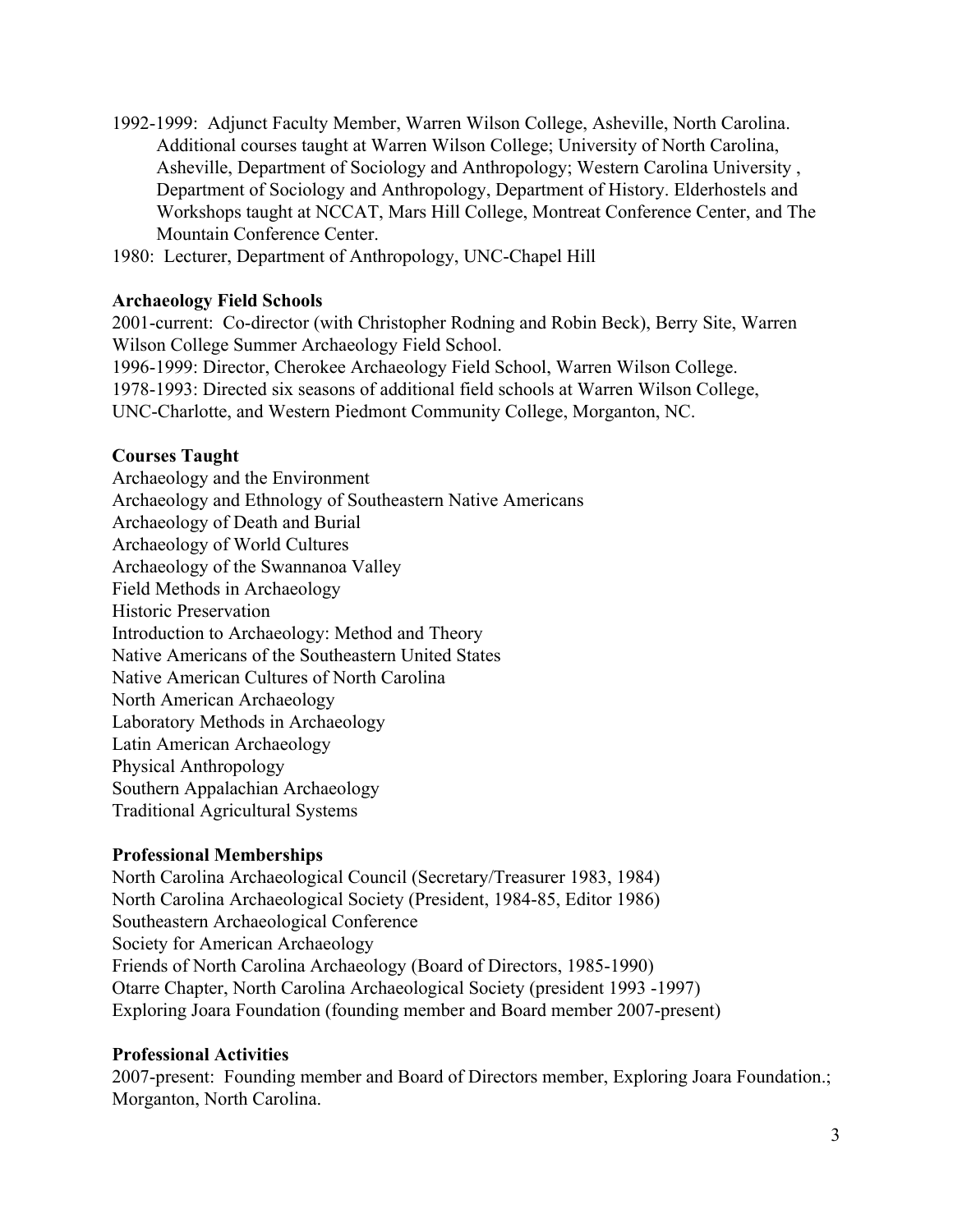1998-present: Board member South Asheville Cemetery Association, restoration project on abandoned African American cemetery, 1825-1943, 2 acre site, over 2000 graves.

1997 Organized North Carolina Chapter of the Trail of Tears Association. Board Member 1997 -2002.

1993 Organized Otarre Chapter of North Carolina Archaeological Society.

1988-1991 Member, North Carolina De Soto Trail Committee.

1984 Organized and hosted The Conference on Cherokee Prehistory, Warren Wilson College, Swannanoa.

1983-1985 Organized and hosted Southern Appalachian Archaeology Workshops; held at Western Office, Archives and History, Asheville, and Appalachian State University, Boone.

## **Fieldwork Experience**

A. 2000- present: Organizer and co-director of the Exploring Joara Project, with Robin Beck (University of Michigan) and Chris Rodning (Tulane University).

B. North Carolina Division of Archives and History, Western Office, Asheville, 1982-1985, 1987-1999. Site surveys, test excavations, and salvage excavations in approximately 20 counties.

Major projects included:

1995: Directed (with Ruth Wetmore and Linda Hall) major salvage excavation at the Macon County Industrial Park Site (31MA185, 14 weeks; 15 crew).

1992: Directed major salvage excavation at the Cullowhee Valley School Site (31JK315, ten weeks; volunteer crew).

1990: Directed excavation at Quaker Meadows (four weeks; 10 crew plus volunteers).

1990: Directed field school excavation at Cane River School site (31YC91, four weeks; 25 students plus volunteers).

1989: Directed excavation at Quaker Meadows (six weeks; 10 crew plus volunteers).

1989: Directed major salvage excavation at Cane River School Site (four weeks).

C. Research Laboratories of Anthropology:

1986: Developed and directed Upper Catawba Archaeological project. Supervised excavations at Berry site, 31Bk22, and McDowell site, 31Mc41 (20 weeks).

1981: Director. Madison County site survey, Berea, Kentucky (2 weeks).

1981: Director. Excavation at the Brunk site (5 weeks).

1980: Director. Excavation at the Brunk site, 31Bn151, Buncombe County, N.C. (4 weeks).

1980: Field Director. Site survey and test excavations at Indian Fort Mountain, Berea, Kentucky (6 weeks).

1979: Excavated at Cold Morning site under Trawick Ward (2 weeks).

1979: Supervised field school excavation of Warren Wilson site, 31Bn29, and taught class in North American Archaeology (9 weeks).

1978: Directed Field School at the Warren Wilson site, 31Bn29, Warren Wilson College, Swannanoa, N.C. (6 weeks).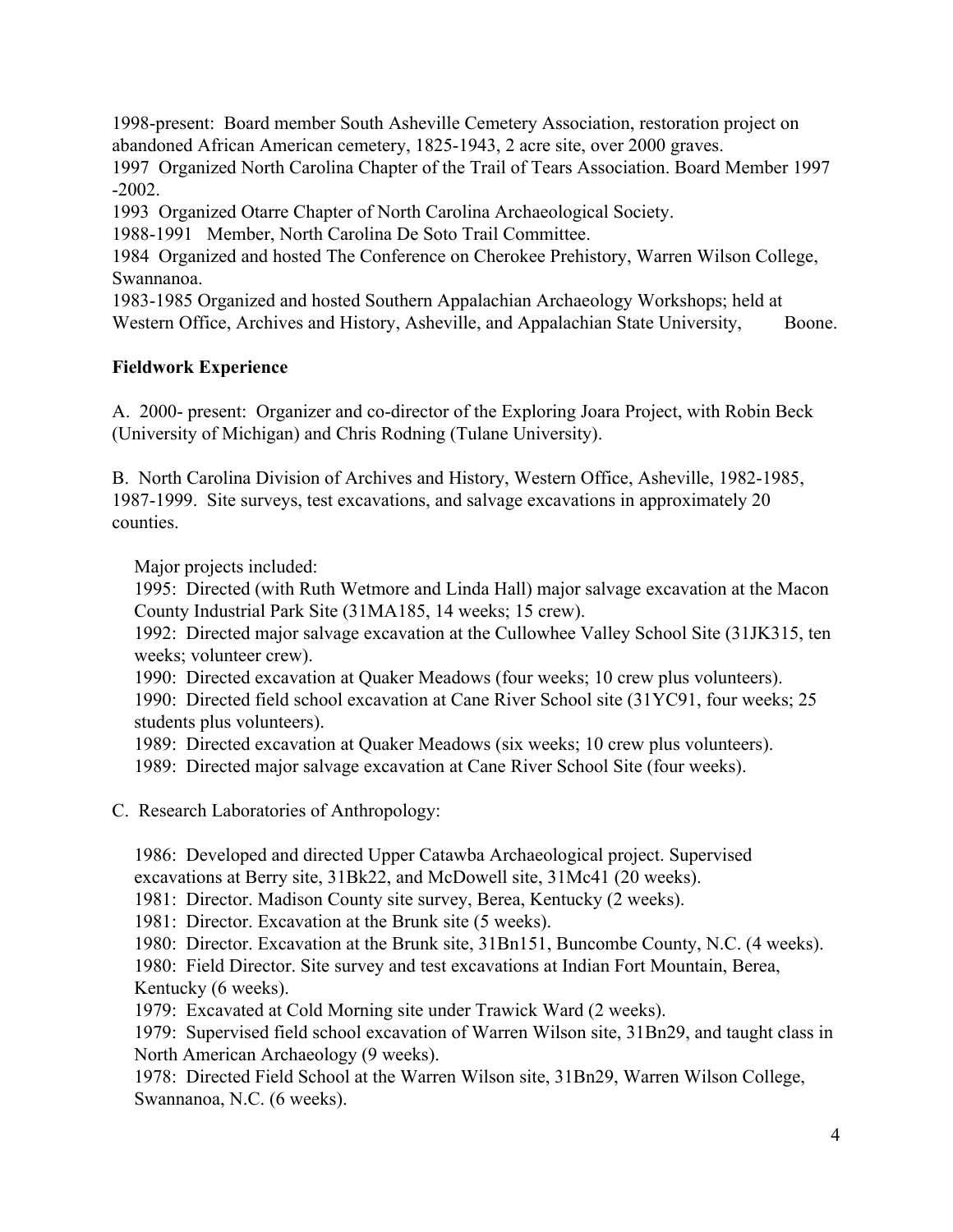1977: Field Director, Excavation at Hardaway site (31ST4, 14 weeks).

1977: Excavated at Walnut Cove site, 31Skla, Stokes County, N.C., under Jack Wilson (2 weeks).

1976: Excavated at Hardaway site, 31St4, under Trawick Ward (15 weeks).

1976: Excavated at Walnut Cove site, 31Skla, Stokes County, N.C., under Jack Wilson (2 weeks).

1975: Excavated at Hardaway site 31St4, Stanley County, N.C., under Trawick Ward (14 weeks).

## **Publications**

Moore, David G.

- 2006 Catawba Indians; De Soto Expedition; Estatoe Path; Pardo Expeditions; in *The Encyclopedia of North Carolina*, edited by William S. Powell, University of North Carolina Press, Chapel Hill
- 2002 *Catawba Valley Mississippian: Ceramics, Chronology, and Catawba Indians*. The University of Alabama Press, Tuscaloosa.
- 2002 Pisgah Phase Village Evolution at the Warren Wilson Site. *Southeastern Archaeology*, Special Publication 7, 76-83.
- 1991 Review Comments. In, Mississippi Period Archaeology of the Georgia Blue Ridge Mountains, by Jack Wynn. *Georgia Archaeological Research Design Papers, No.3*. Athens.
- 1986 The Pisgah Phase: Cultural Continuity in the Appalachian Summit? In *The Conference on Cherokee Prehistory*, assembled by David G. Moore, Warren Wilson College, Swannanoa.
- 1986 *The Conference on Cherokee Prehistory*. Assembled by David G. Moore. Warren Wilson College, Swannanoa.
- 1980 The Brunk Site--An Upland Pisgah Site. *Southeastern Archaeological Conference Bulletin* 23:9-10.

## **Publications with co-authors**

In Press

- 2016 Europeans in the Indians' Old World, Michael Leroy Oberg and David G. Moore, in New Voyages to Carolina, edited by Larry Tice and Jeffrey Crow. under contract to the University of North Carolina Press, Chapel Hill.
- 2016 The Limits of Empire: Colonialism and Household Practice at the Berry Site, 1566-1568. Robin A. Beck, Christopher B. Rodning, and David G. Moore. Under contract to the University Press of Florida, Gainesville (co-author of six out of ten chapters).

Rodning, Christopher B., Robin A. Beck, Jr., and David G. Moore

2013 Conflict, Violence, and Warfare in *La Florida*. In *Native and Spanish New Worlds: Sixteenth-Century Entradas in the American Southwest and Southeast*, edited by Clay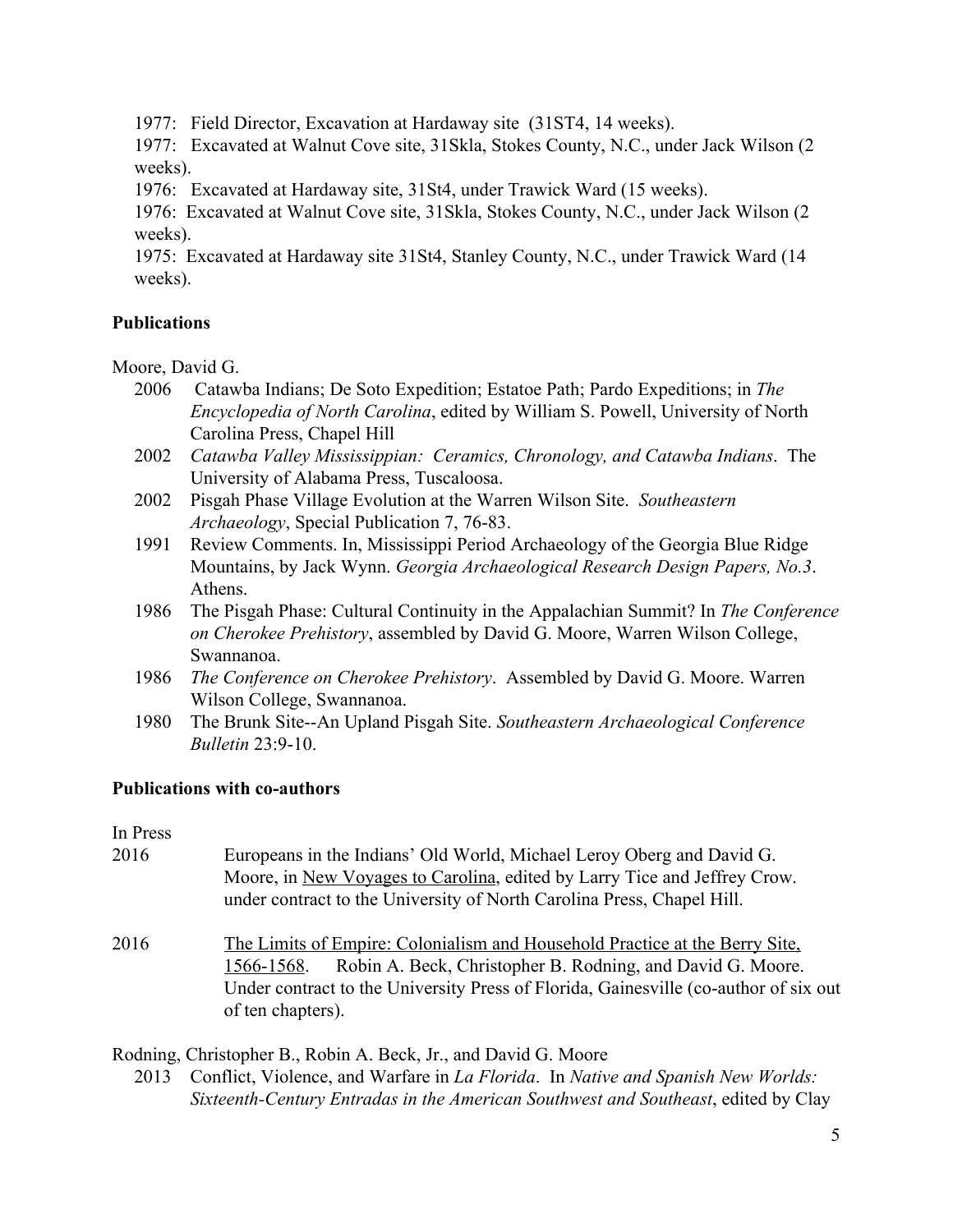Mathers, Jeffrey M. Mitchem, and Charles M. Haecker. [University of Arizona Press](http://uapress.arizona.edu/), Tucson.

Beck, Robin A., Jr., David G. Moore, and Christopher B. Rodning

2011 Limiting Resistance: Juan Pardo and the Shrinking of Spanish La Florida, 1566- 1568. In *Enduring Conquests: Rethinking the Archaeology of Resistance to Spanish Colonialism in the Americas*, edited by Matthew Liebmann and Melissa S. Murphy, pp. 19-39. School for Advanced Research Press, Sante Fe, NM.

Rodning. Christopher B. and David G. Moore

- 2010 South Appalachian Mississippian and Protohistoric Mortuary Practices in Southwestern North Carolina. In Papers in Honor of Bennie C. Keel, edited by Edmond A. Boudreaux, III, Christopher B. Rodning, and Jane Eastman.*Southeastern Archaeology* 29(1):80-100.
- Beck, Robin A. Jr., Christopher B. Rodning, and David G. Moore
	- 2010 Limiting Resistance: Juan Pardo and the Shrinking of La Florida , 1566-1568. In *Enduring Conquests: Rethinking the Archaeology of Resistance to Spanish Colonialism in the Americas*, edited by Matthew Liebman and Melissa S. Murphy, pp. 19-39. School for Advanced Research Press, Santa Fe, New Mexico.
- Beck, Robin A., Jr., David G. Moore and Christopher Rodning
	- 2006 Identifying Fort San Juan: a Sixteenth-Century Spanish Occupation at the Berry Site, North Carolina. *Southeastern Archaeology* 25(1):65-77.
- Moore, David G., Robin A. Beck, Jr., and Christopher B. Rodning.
	- 2005 Afterward: Pardo, Joara, and Fort San Juan Revisited. In reissue of *The Juan Pardo Expeditions: Exploration of the Carolinas and Tennessee, 1566-1568*, by Charles M. Hudson. University of Alabama Press, Tuscaloosa.
	- 2004 Joara and Fort San Juan: Culture Contact at the Edge of the World. *Antiquity* Vol. 78, No. 299: March 2004 Project Gallery (on-line Project Gallery: to view go to http://antiquity.ac.uk/ProjGall/moore/).
- Beck, Robin A., Jr. and David G. Moore
	- 2002: The Burke Phase: A Mississippian Frontier in the North Carolina Foothills. *Southeastern Archaeology* 21(2):192-205.
- Wetmore, Ruth Y., Kenneth Robinson, and David G. Moore
	- 2000 Woodland Adaptations in The Appalachian Summit of Western North Carolina: Exploring the Influence of Climatic Change, In Joel D. Gunn, Ed. *The Years Without Summer: Tracing A.D. 536 and Its Aftermath*. BAR International Series 872:139-149.
- Ashcraft, A. S. and D. Moore.
	- 1998 Native American Rock Art in Western North Carolina. In *Collected Papers on the Archaeology of Western North Carolina*, edited by D. G. Moore and A. S. Ashcraft, pp. 59-88. Fall Meeting of the North Carolina Archaeological Society, Cherokee.
- Levy, Janet, Alan May and David Moore
	- 1990 From Ysa to Joara: Cultural Diversity in the 15th and 16th Century Catawba Valley. In *Columbian Consequences, Vol. 2*, ed. David Hurst Thomas, Smithsonian Institution Press.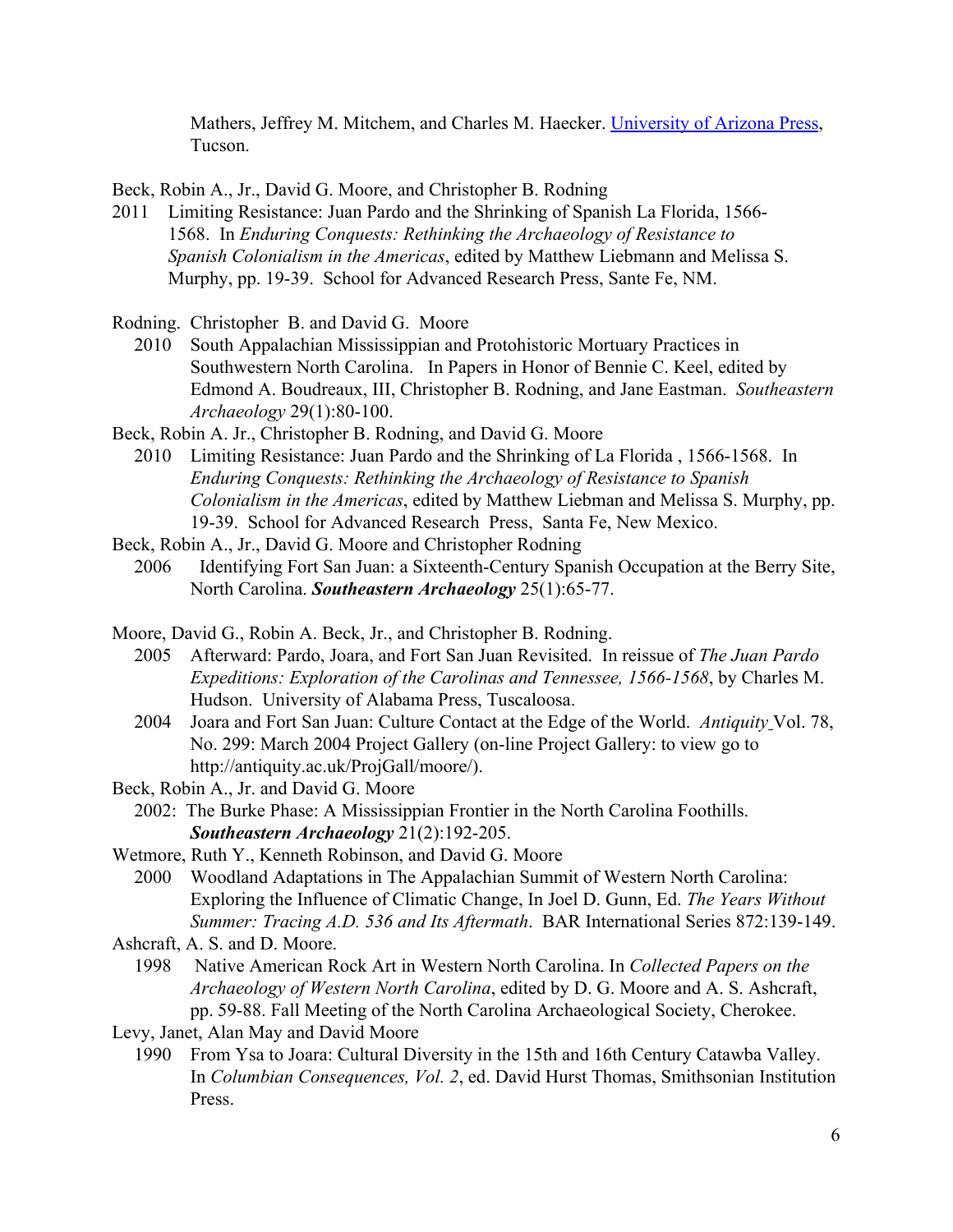Mathis, Mark A. and David G. Moore

1984: Some Thoughts on Woodland Period Ceramics from Northwestern North Carolina and Adjacent Areas. In *Upland Archaeology in the East: Symposium 2*, edited by Michael B. Barber, Cultural Resources Report No.5, United States Department of Agriculture.

#### **Book Reviews**

- 1992 Snowbird Cherokees: People of Persistence. By Sharlotte Neely. *The North Carolina Historical Review*, 325-326, Volume LXIX, No.3, July 1992.
- 1990 Prehistory and History Along the Upper Savannah River: Technical Synthesis of Cultural Resource Investigations, Richard B. Russell, Multiple Resource Area. David G. Anderson and J.W. Joseph. *Southeastern Archaeology*, Volume 9, No.2, pp. 151-152.

#### **Presented Papers/Professional Meetings**

- 2012 *Spanish Visions of the New World, or Native Chiefs and Spanish Soldiers set the Stage for Colonial Carolina.* Paper presented at the New Voyages to Carolina, The First North Carolina: A Conference to Chart Recent and Future Research on the Old North State, East Carolina University, Greenville, NC, February 1-2, 2012.
- 2009 *The Pisgah Phase in North Carolina: Looking beyond Warren Wilson and Garden Creek*. Paper presented at the North Carolina Appalachian Summit Archaeology: New Visions of Ancient Times, Appalachian State University, Boone, North Carolina, October 2 -3, 2009
- 2008 *Forty years of Pisgah Phase Studies in the North Carolina Appalachian Summit* Region. Paper presented at the 65<sup>th</sup> Annual Meeting of the Southeastern Archaeological Conference, November 12-15, 2008, Charlotte, North Carolina.
- 2005 *Foraging into the New World: Early Spanish and Native American Cultures in Contact at the Berry site,* in the symposium entitled, The Historical Archaeology of North Carolina. Paper presented at the 62nd Annual Meeting of the Southeastern Archaeological Conference, November 2-5, Columbia, South Carolina.
- 2003 *Catawba River, North Carolina, Cultural Chronology from the Late Woodland to the Catawba Valley Mississippian*. Paper presented in symposium entitled, Cofitachequi and Beyond: Archaeological Research in the Catawba-Wateree Valley, at the  $60<sup>th</sup>$ Annual Meeting of the Southeastern Archaeological Conference, November 12-15, 2003, Charlotte, North Carolina.
- 2002 *The Berry Site and Fort San Juan: The Future of the Upper Catawba Archaeology* Project. Paper presented at the 59<sup>th</sup> Annual Meeting of the Southeastern Archaeological Conference, November 6-9, 2002, Biloxi, MS.
- 2002 *Cherokee Repatriation at the Warren Wilson Site in Western North Carolina*. Invited participant in the symposium entitled, Archaeologists and Indians in the East, Annual Meeting of the Society for American Archaeology, Denver , Colorado, March 20-24, 2002.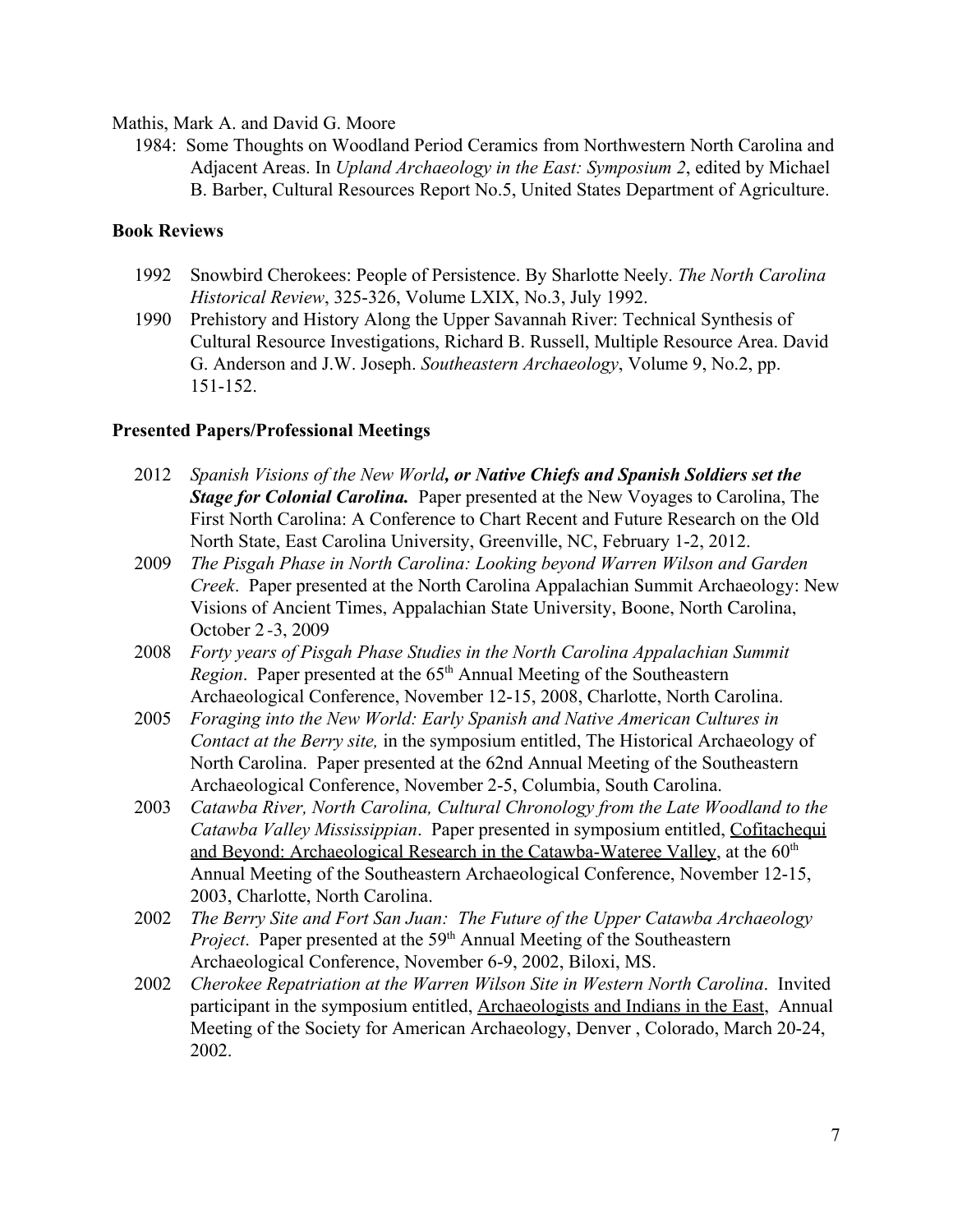- 2002 *Site Evolution and Settlement Plan at the Warren Wilson Site*. Paper presented in the symposium, Archaeology in Western North CArolina, at the Southern Anthropological Society, Asheville, North Carolina, April 4-7.
- 2000 *Evolution and Settlement Plan at the Warren Wilson Site*. Paper presented in the symposium, Papers in Honor of H. Trawick Ward, at the 57<sup>th</sup> Annual Meeting of the Southeastern Archaeological Conference, Macon, Georgia, November 9-11, 2000
- 1998 Mississippian and Protohistoric Period Ceramics and Chronology in North Carolina's Catawba River Valley. Invited symposium entitled "Cofitachequi: A Chiefdom in Central South Carolina," 55th Annual Meeting of the Southeastern Archaeological Conference, Greenville, South Carolina.
- 1997 Protohistoric Period Research in North Carolina's Catawba River Valley: Identifying the Catawba Indians. Invited symposium entitled "Protohistory and Archaeology: Advances in Interdisciplinary Research," 54th Annual Meeting of the Southeastern Archaeological Conference, Baton Rouge, Louisiana.
- 1990 An Overview of Historic Aboriginal Public Architecture in Western North Carolina. Paper presented at the 47th Annual Meeting of the Southeastern Archaeological Conference, Mobile, Alabama.
- 1987 Archaeological Investigations in the Upper Catawba Valley. Paper presented at the 44th Annual Southeastern Archaeological Conference, Charleston, S.C.
- 1984 The Pisgah Phase: Cultural Continuity in the Appalachian Summit? Paper presented at *The Conference on Cherokee Prehistory*, Warren Wilson College, Swannanoa.
- 1980 The Brunk Site--An Upland Pisgah Site. Paper presented at the *Southeastern Archaeological Conference,* Atlanta, Georgia*.*

## **Co-authored presented papers**

Rodning, Christopher B., Robin A. Beck, Jr., and David G Moore

2015 Conquistadores, Colonists, and Chiefdoms in Northern La Florida: Artifacts and Architecture at the Berry site in Western North Carolina. Paper presented at the 80<sup>th</sup> Annual Meeting of the Society for American Archaeology, San Francisco, CA. April 15-19.

Moore, David G., Robin A. Beck, Jr. and Christopher B. Rodning

- 2015 A Way Forward with Public and Professional Archaeology: The Exploring Joara Foundation in North Carolina. Paper presented at the 80<sup>th</sup> Annual Meeting of the Society for American Archaeology, San Francisco, CA. April 15-19.
- Moore, David G., Robin Beck, Jr., Sarah C. Sherwood, and Christopher B. Rodning
	- 2014 *Continuing Investigation of the Fort San Juan Moat/Ditch at the Berry Site*. Paper presented at the 71st Annual Meeting of the Southeastern Archaeological Conference, November 12-15, Greenville, South Carolina
- Rodning, Christopher B., David G. Moore, and Robin A. Beck, Jr.

2012 The First Lost Colony in North Carolina: Native Americans and Spanish Colonists in the Upper Catawba Valley. Society for Historical Archaeology, Baltimore, Maryland Geiger, Brian, Shaun M. Lynch, Kathryn M. Kipfer, David G. Moore, Christopher B. Rodning, and Robin A. Beck, Jr. (Poster)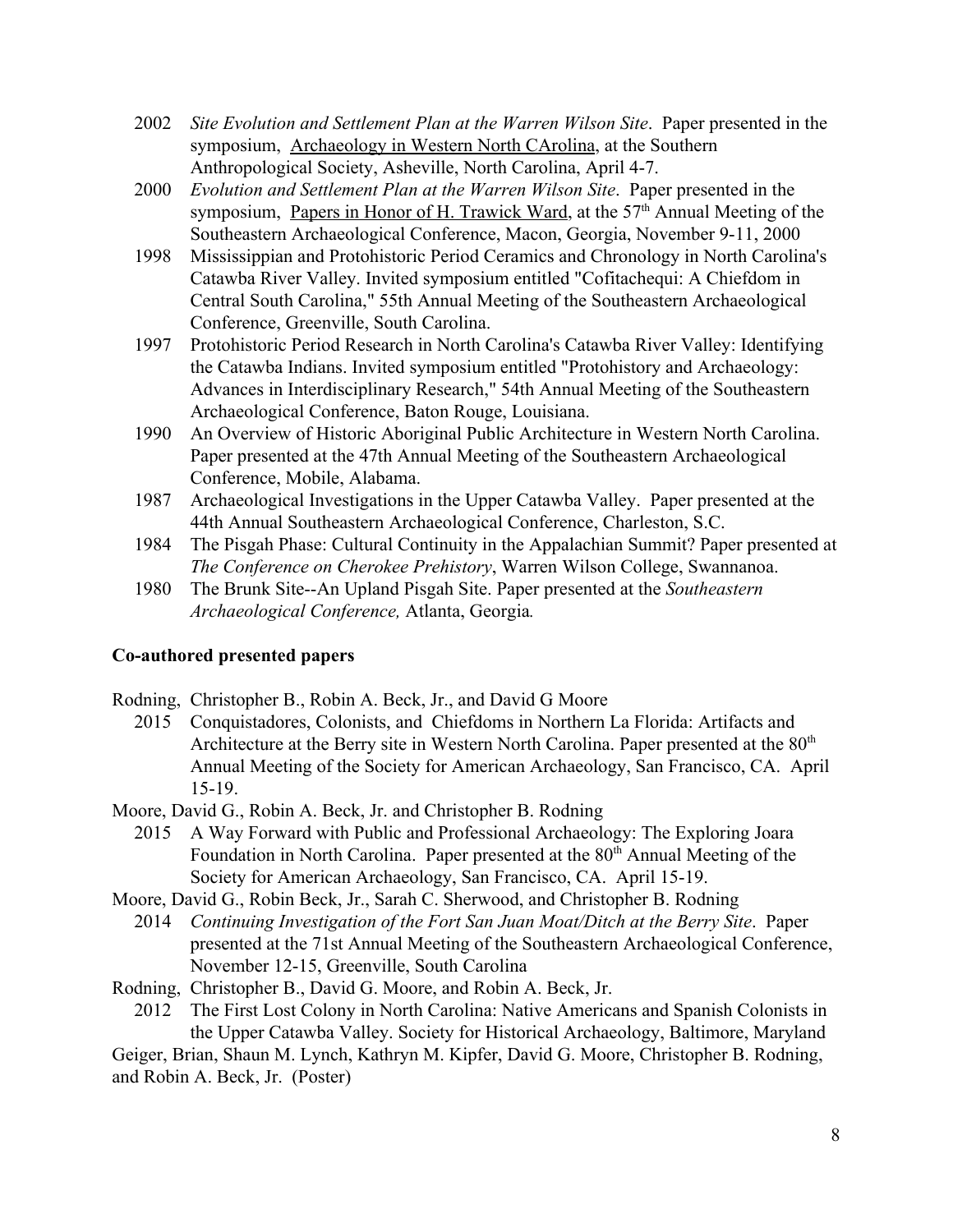- 2011 An Investigation of Mound Stratigraphy at the Berry Site (31BK22), Burke County, North Carolina. Presented at 68<sup>th</sup> Annual Meeting of the Southeastern Archaeological Conference, Jacksonville, FL, November 2-5.
- Moore, David G., Robin A. Beck, Jr. and Christopher B. Rodning
	- 2010 The Exploring Joara Project: Chiefdoms, Spaniards, and Research Design for the Western North Carolina Piedmont. Paper presented at the 75<sup>th</sup> Annual Meeting of the Society for American Archaeology, St. Louis, Missouri, April 14-17.
- Rodning, Christopher B., Robin A. Beck, Jr. and David G. Moore
	- 2010 Spanish Entradas in the Southeast, the Juan Pardo Expeditions, and Spanish Contact in the Western North Carolina Piedmont. Paper presented at the 75th Annual Meeting of the Society for American Archaeology, Saint Louis, Missouri, April 14-17.
- Rodning, Christopher B., Robin A. Beck, Jr., and David G. Moore
	- 2009 *Spanish Contact and Conflict with Native Peoples of the Southeastern United States.* Paper presented at 74th Annual Meeting of the Society for American Archaeology, Atlanta, Georgia, April 22-26, 2009.
- Beck, Robin A., Jr., Christopher B. Rodning, and David G. Moore
	- 2007 Native Resistance to Spanish Incursions in La Florida: The Juan Pardo Expeditions of 1566-1568. Paper presented at 72nd Annual Meeting of the Society for American Archaeology.
- Beck, Robin A., David G. Moore, and Christopher B. Rodning
	- 2007 Exploring Joara and Fort San Juan: Continued Excavations at the Berry Site, North Carolina. Paper presented at the 64<sup>th</sup> Annual Meeting of the Southeastern Archaeological Conference, October 31-November 3, 2007, Knoxville, Tennessee.
- Beck, Robin A., David G. Moore, and Christopher B. Rodning
	- 2004 Joara and Fort San Juan: Culture Contact at the Edge of the World. Paper presented at the 69<sup>th</sup> Annual Meeting of the Society of American Archaeology, Montreal, Canada, March 31-April 4, 2004.
- Glenn, Andrea, Robin A. Beck, Jr., David G. Moore and Christopher B. Rodning
	- 2006 Artifacts from Juan Pardo's Fort San Juan: The Berry Site Historic Artifact Assemblage. Poster presented at the  $63<sup>rd</sup>$  Annual Meeting of the Southeastern Archaeological Conference, November 8-11, 2006, Little Rock, AK.
- Moore, David G. and A. Scott Ashcraft
	- 1995 Native American Rock Art. Paper presented at the 52nd Annual Meeting of the Southeastern Archaeological Conference, November 8-11, 1995, Knoxville, TN.
- Moore, David G. and Robin Beck, Jr
	- 2005 *Beyond Joara : Burke Phase Structures at the Ensley site, Burke County, North Carolina*. Paper presented at the 62nd Annual Meeting of the Southeastern Archaeological Conference, November 2-5, Columbia, South Carolina
	- 2000 An Overview of Mississippian and Protohistoric Period Settlement of the Catawba River Valley in North Carolina. Paper presented at the 57<sup>th</sup> Annual Meeting of the Southeastern Archaeological Conference, November 8-11, 2000, Macon, GA.
	- 1995 The Sixteenth-Century Catawba Valley in North Carolina: Chiefdoms, Spaniards, and Early Catawba Indian History. Poster session, 61st Annual Meeting of the Society for American Archaeology, New Orleans, Louisiana.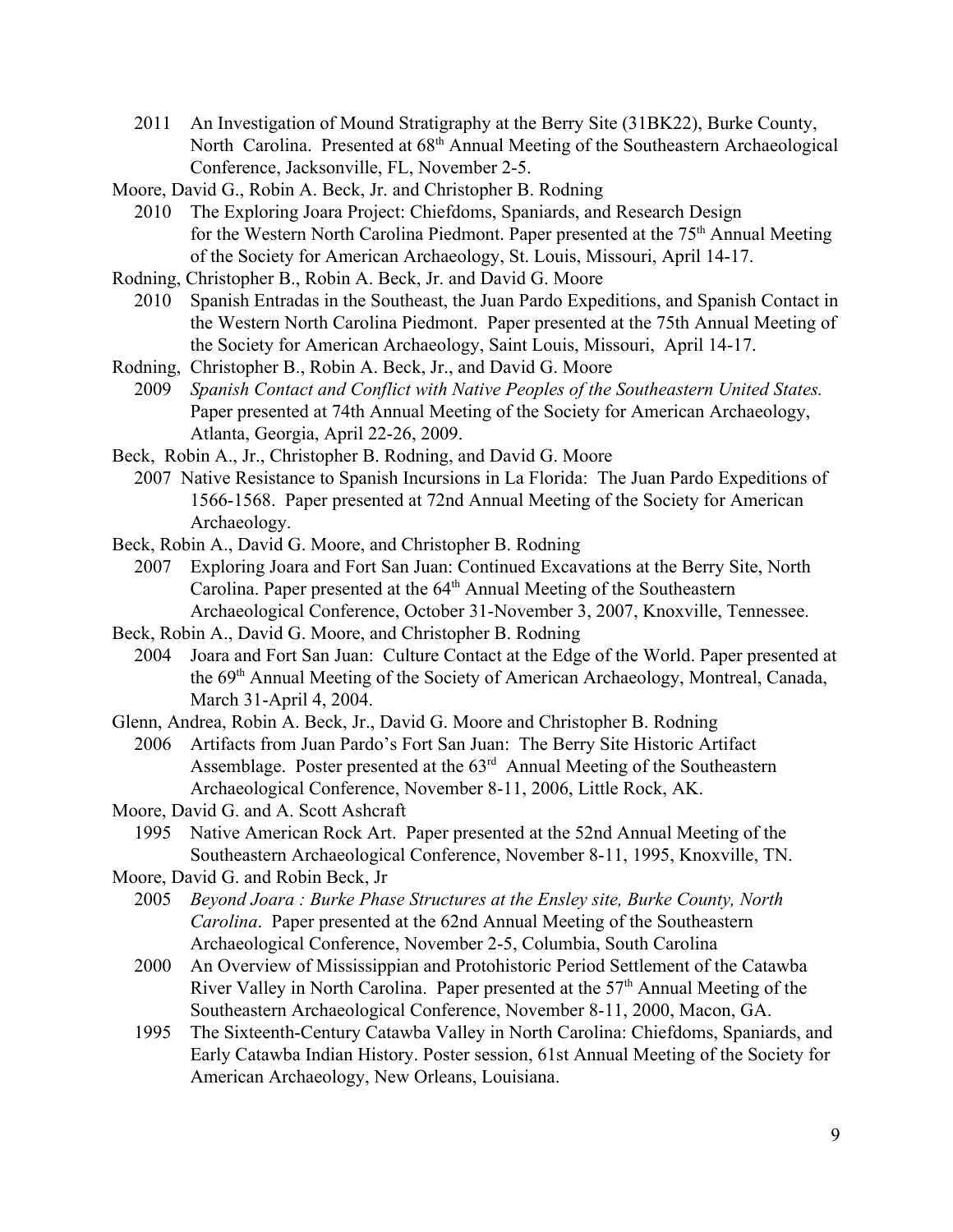- 1994 New Evidence of 16th Century Spanish Artifacts in the Catawba River Valley, North Carolina. Paper presented at the 51st Annual Southeastern Archaeological Conference, Lexington, Ky.
- Moore, David G., Robin Beck, Jr and Christopher B. Rodning
	- 2004 Exploring Joara and Fort San Juan: Continuing Excavations at the Berry site, North Carolina. Paper presented at the 61st Annual Meeting of the Southeastern Archaeological Conference, October 20-23, 2004, St. Louis, Missouri..
	- 2003 Joara and Fort San Juan: Spanish and Native Interactions on the Protohistoric Mississippian Frontier in Western North Carolina. Paper presented at the 68<sup>th</sup> Annual Meeting of the Society for American Archaeology, April 9-13, 2003, Milwaukee, Wisconsin.
- Moore, David G. and Christopher B. Rodning
	- 2006 South Appalachian Mississippian and Protohistoric Mortuary Patterns in Southwestern North Carolina. Paper presented at the 63<sup>rd</sup> Annual Meeting of the Southeastern Archaeological Conference, November 8-11, 2006, Little Rock, AK.
	- 2001 In Search of Burned Buildings at the Berry Site. Paper presented at the 58<sup>th</sup> Annual Meeting of the Southeastern Archaeological Conference, November 14-17, 2001, Chattanooga, TN.
- Robinson, Kenneth, Ruth Y. Wetmore and David G. Moore
	- 1996 Advances in Understanding Woodland Chronology and Settlement in the Appalachian Summit Region of Western North Carolina. Invited symposium entitled, "Integrating Appalachian Highlands Archaeology," Albany, New York.
	- 1994 Connestee Chronology and Culture: New Evidence From Western North Carolina. Paper presented at the 51st Annual Southeastern Archaeological Conference, Lexington, Kentucky.
- Rodning, Christopher B., Robin A. Beck, Jr., and David G. Moore
	- 2002 Berry Site Excavations 2002: The Search for Fort San Juan. Paper presented at the 59<sup>th</sup> Annual Meeting of the Southeastern Archaeological Conference, November 6-9, 2002, Biloxi, MS.
- Wetmore, Ruth Y., Kenneth Robinson, and David G. Moore
	- 1996 Woodland Adaptations in The Appalachian Summit of Western North Carolina: Exploring the Influence of Climatic Change, In Symposium entitled, " A.D. 536 and Its Aftermath: The Years Without Summer." 53rd Annual Meeting of the Southeastern Archaeological Conference, Birmingham, Alabama.

## **Unpublished Research Papers**

- Moore, David G.
	- 1999 Late Prehistoric and Early Historic Period Aboriginal Settlement in the Catawba Valley, North Carolina. Unpublished Ph.D. dissertation, Department of Anthropology, University of North Carolina-Chapel Hill.
	- 1984 Biltmore Estate Archaeological Survey. Ms. on file, Office of State Archaeology, North Carolina Division of Archives and History.